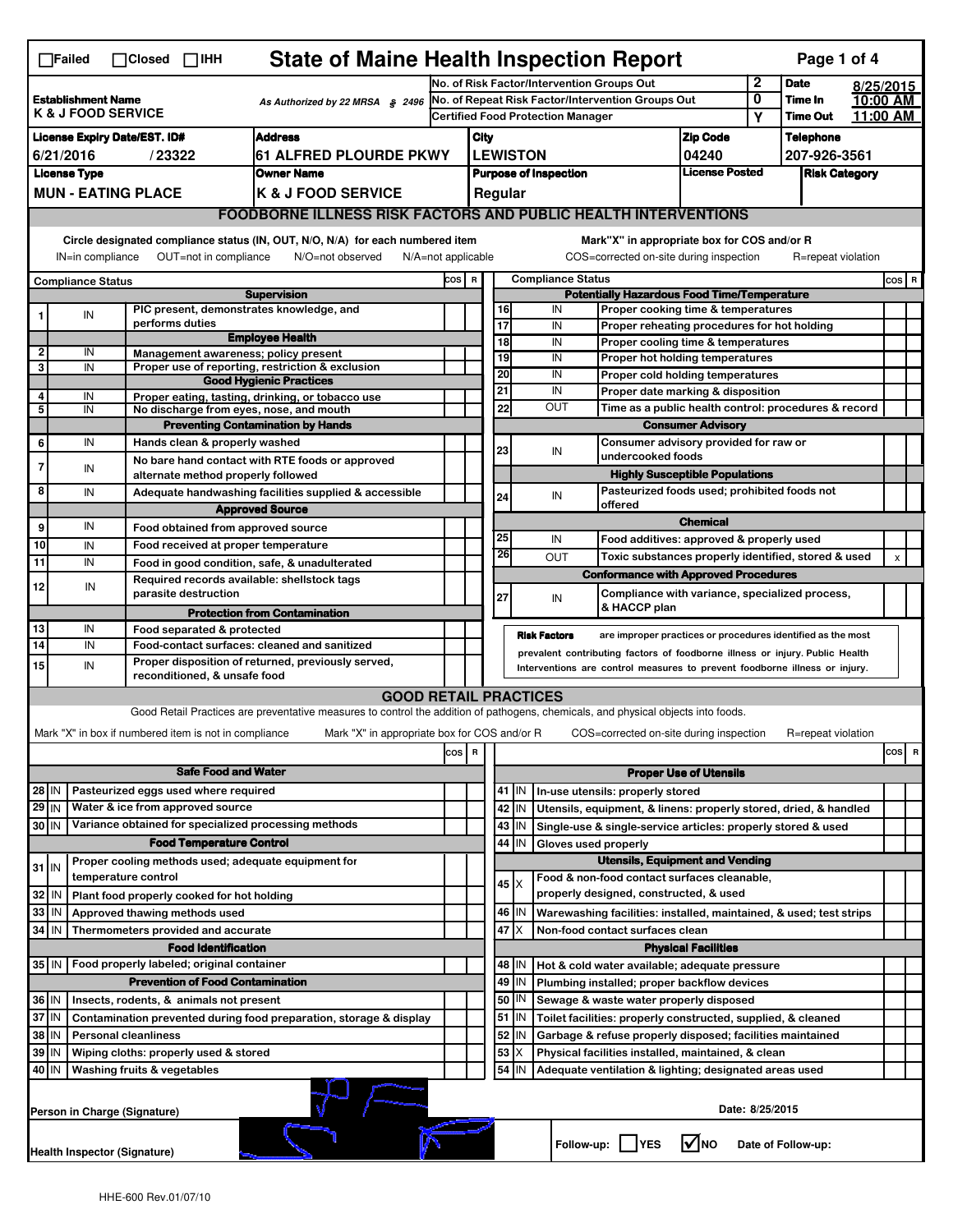|                                                            | Page 2 of 4                                     |        |                                 |                   |                          |                                  |  |  |  |  |
|------------------------------------------------------------|-------------------------------------------------|--------|---------------------------------|-------------------|--------------------------|----------------------------------|--|--|--|--|
| <b>Establishment Name</b><br><b>K &amp; J FOOD SERVICE</b> |                                                 |        | As Authorized by 22 MRSA        | 8/25/2015<br>Date |                          |                                  |  |  |  |  |
| License Expiry Date/EST. ID#<br>6/21/2016<br>/23322        | <b>Address</b><br><b>61 ALFRED PLOURDE PKWY</b> |        | City / State<br><b>LEWISTON</b> | /ME               | <b>Zip Code</b><br>04240 | <b>Telephone</b><br>207-926-3561 |  |  |  |  |
|                                                            | <b>Temperature Observations</b>                 |        |                                 |                   |                          |                                  |  |  |  |  |
| Location                                                   | Temperature                                     |        |                                 | <b>Notes</b>      |                          |                                  |  |  |  |  |
| hot water                                                  | 110                                             |        |                                 |                   |                          |                                  |  |  |  |  |
| milk cooler                                                | 38                                              |        |                                 |                   |                          |                                  |  |  |  |  |
| chicken                                                    | 119                                             | see 22 |                                 |                   |                          |                                  |  |  |  |  |
| sandbar                                                    | 32                                              |        |                                 |                   |                          |                                  |  |  |  |  |

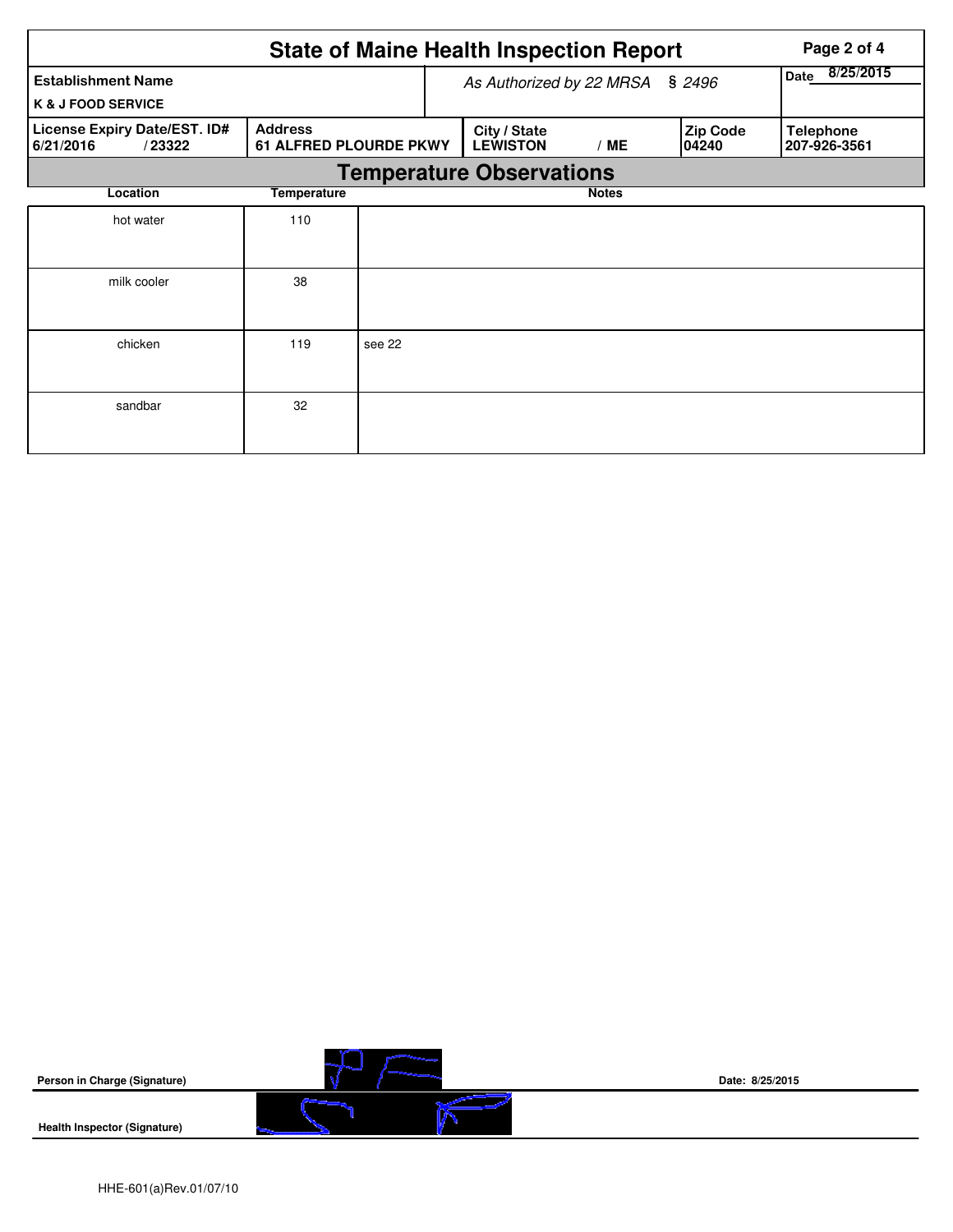| <b>State of Maine Health Inspection Report</b>                                                                                                     |        |                                                                                                                                       |                                 |           |                          |  |  |  |  |
|----------------------------------------------------------------------------------------------------------------------------------------------------|--------|---------------------------------------------------------------------------------------------------------------------------------------|---------------------------------|-----------|--------------------------|--|--|--|--|
| <b>Establishment Name</b>                                                                                                                          |        |                                                                                                                                       |                                 |           |                          |  |  |  |  |
| <b>K &amp; J FOOD SERVICE</b>                                                                                                                      |        |                                                                                                                                       |                                 |           |                          |  |  |  |  |
| License Expiry Date/EST. ID#<br>6/21/2016                                                                                                          | /23322 | <b>Address</b><br><b>61 ALFRED PLOURDE PKWY</b>                                                                                       | City / State<br><b>LEWISTON</b> | <b>ME</b> | <b>Zip Code</b><br>04240 |  |  |  |  |
| <b>Observations and Corrective Actions</b>                                                                                                         |        |                                                                                                                                       |                                 |           |                          |  |  |  |  |
| Violations cited in this report must be corrected within the time frames below, or as stated in sections<br>8-405.11 and 8-406.11 of the Food Code |        |                                                                                                                                       |                                 |           |                          |  |  |  |  |
|                                                                                                                                                    |        | 22: 3-501.19.(A): C: No written procedures maintained or available at the facility for food to be held with time as the only control. |                                 |           |                          |  |  |  |  |
|                                                                                                                                                    |        | INSPECTOR NOTES: time as a public health control must be documented                                                                   |                                 |           |                          |  |  |  |  |
| 26: 7-201.11: C: Improper storage of poisonous or toxic materials.<br>INSPECTOR NOTES: soap needs to be stored away from food                      |        |                                                                                                                                       |                                 |           |                          |  |  |  |  |
| 45: 4-501.11: N: Equipment in disrepair.                                                                                                           |        |                                                                                                                                       |                                 |           |                          |  |  |  |  |
| INSPECTOR NOTES: repair freezer door handle                                                                                                        |        |                                                                                                                                       |                                 |           |                          |  |  |  |  |
| 47: 4-602.13: N: Non-food contact surfaces are not cleaned at a frequency necessary to preclude accumulation of soil residues.                     |        |                                                                                                                                       |                                 |           |                          |  |  |  |  |
| INSPECTOR NOTES: clean racks cooler milk outside kitchen clean door seals                                                                          |        |                                                                                                                                       |                                 |           |                          |  |  |  |  |
| 53: 6-501.12: N: The physical facilities are not clean.                                                                                            |        | INSPECTOR NOTES: clean behind equipment floors to walls                                                                               |                                 |           |                          |  |  |  |  |